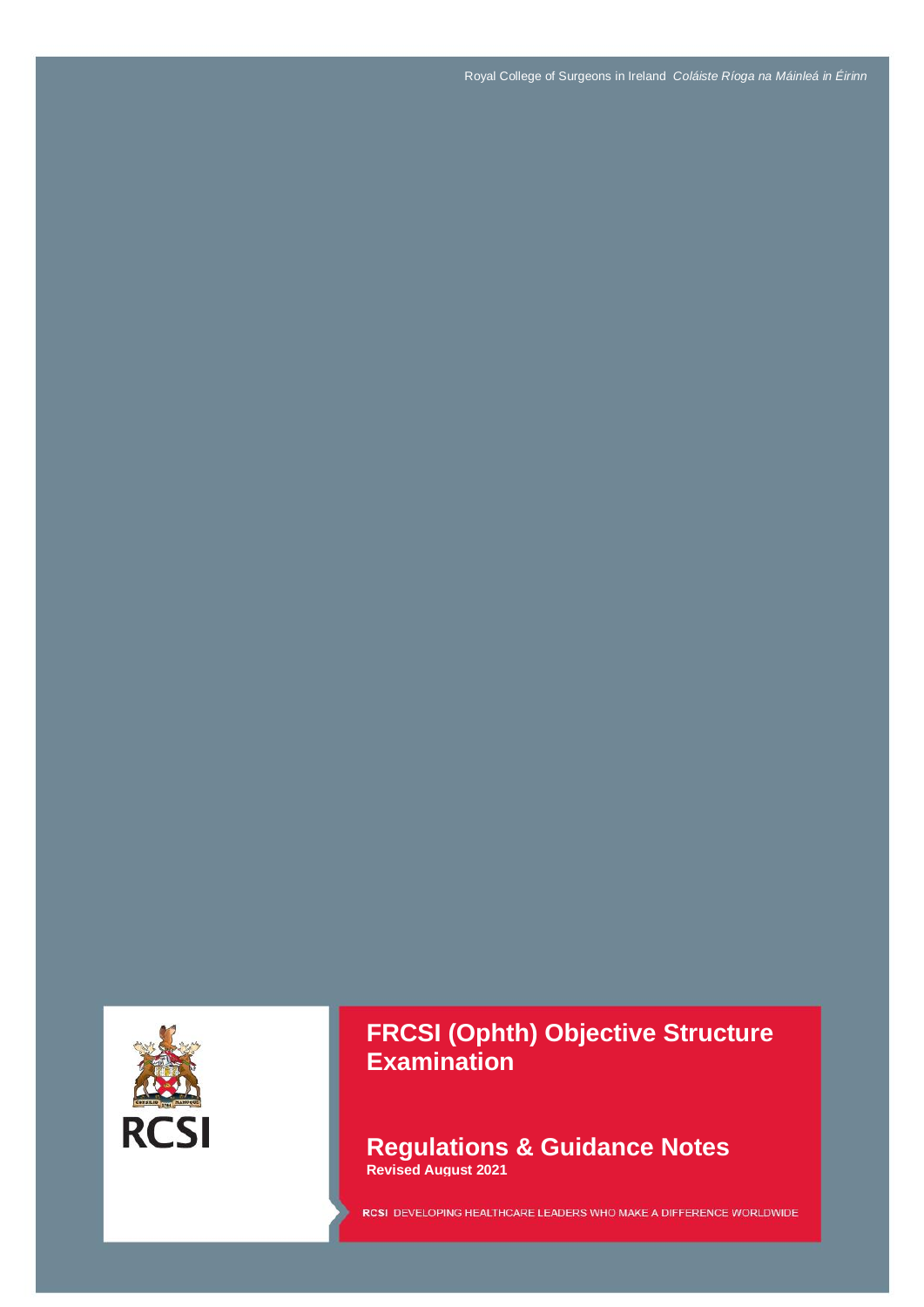

The Fellowship of the Royal College of Surgeons in Ophthalmology is the final examination in the training pathway of Higher Specialist Trainees in Ireland.

### **Eligibility to take the examination**

This examination is exclusive to higher specialist trainees in Ireland. To be eligible to sit the FRCSI (Ophth) Objective Structure examination you must hold MRCSI (Ophth) and be in year 4 or 5 of Higher Specialist Training (HST).

### **Examination Content and Standard**

The examination syllabus, as detailed below, is identical to that of the Part 2 written and Part 2 clinical examinations. The candidate will need to demonstrate that he/she is competent to practice independently as a general ophthalmic surgeon by possessing the requisite knowledge, clinical skills, communication skills, clinical reasoning ability and professional values. The standard expected will be that of a general ophthalmic surgeon without a specific subspecialty interest.

### **Examination Format**

The examination will take the form of a viva examination with set questions that cover the breadth of clinical ophthalmology and ophthalmic surgery. A minimum of three examiners will conduct the examination. The examiners will take turns asking the questions and recording the answers. The expected answers to the set questions will be approved by the FRCSI (Ophth) Objective Structure examination panel.

### **Recommendations**

It is most effective to prepare for the FRCSI through experience-based learning, regular reading of the literature and up to date textbooks, and attendance at post-graduate training courses and meetings over the entire duration of higher specialist training. It is recommended that higher specialist trainees aim to achieve the required standard to pass this examination at the end of each subspecialty attachment in the areas covered during that subspecialty attachment. Therefore continually preparing for this examination throughout HST cannot be recommended highly enough.

### **Overall Result**

Candidates will receive a pass or a fail in this examination.

### **Limit on Attempts**

There are no limits to the number of attempts at the FRCSI examination.

### **Timing and Venue**

The examination will be once or held twice annually, depending on the number of candidates approaching completion of HST training, at the Royal Victoria Eye and Ear Hospital, Adelaide Road, Dublin or at the Royal College of Surgeons in Ireland, 123 St Stephen's Green, Dublin 2. Further details will be posted under postgraduate examination calendar on the RCSI website.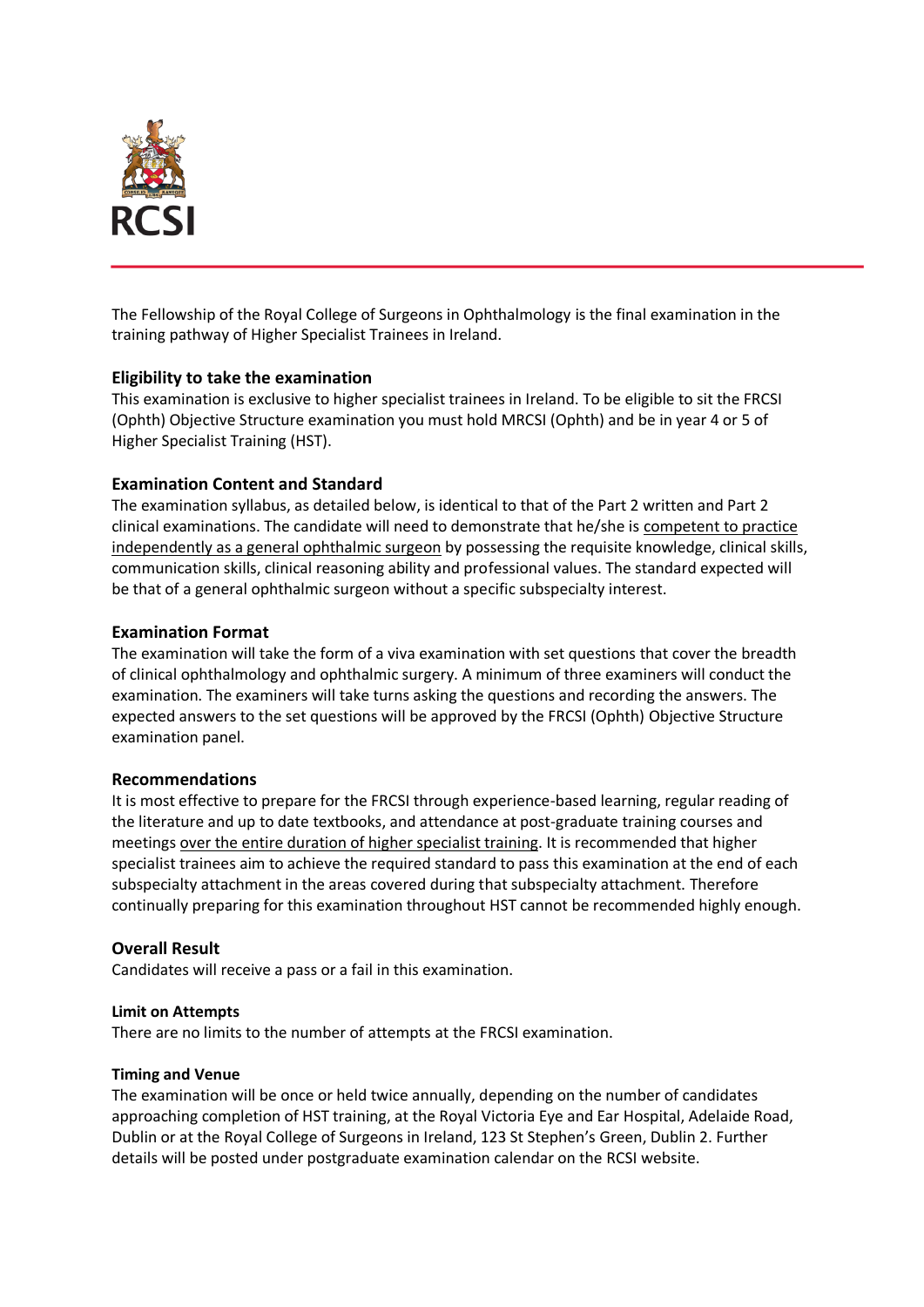

**NOTE: These Regulations are under continual review. It is recommended that candidates review the RCSI website to ensure that they have the most up-to-date information. Any changes will be announced on the website.** 

# **Examination Policies**

# **Withdrawal from the Examination**

Applicants who withdraw from an examination before the closing date will have their application fee refunded, less a 20% administrative charge. Applicants who withdraw after the closing date, or who fail to attend, will forfeit the fee paid in full.

There may be occasions when your attendance is affected by circumstances beyond your normal control. In this instance an application for exceptional circumstances must be submitted – as detailed in the Professional Examinations Exceptional Circumstances Policy available through the link below

<https://www.rcsi.com/dublin/professional-cpd/professional-exams/policies>

The Colleges reserve the right, regardless of eligibility to take the examination, to review applications on an individual basis in exceptional circumstances.

# **Reasonable Accommodation**

Candidates with special needs should advise the appropriate College at the time of application of the nature of their needs and any assistance that they require. Requests should be supported by medical evidence (an educational psychologist's report is required for requests for extra time because of dyslexia). If appropriate, details of extra time or other allowances made by other examining bodies should be given, although the Colleges are not bound to follow these

# **Appeals Mechanism**

If you wish to make an appeal about the conduct of your examination, you must do so within 30 days fo the publication of results. To submit an appeal please review the regulations and complete the application form available through the link below <https://www.rcsi.com/dublin/professional-cpd/professional-exams/policies>

### **Improper Conduct by Examination Candidates**

In the case of improper conduct of an examination candidate as defined below, the College may impose a penalty relating to the candidate's eligibility for the relevant or future examinations. Improper conduct is defined as:

 Dishonestly obtaining or attempting to obtain entry to the examination by making false claims about eligibility for the examination or falsifying any aspects of the entry documentation.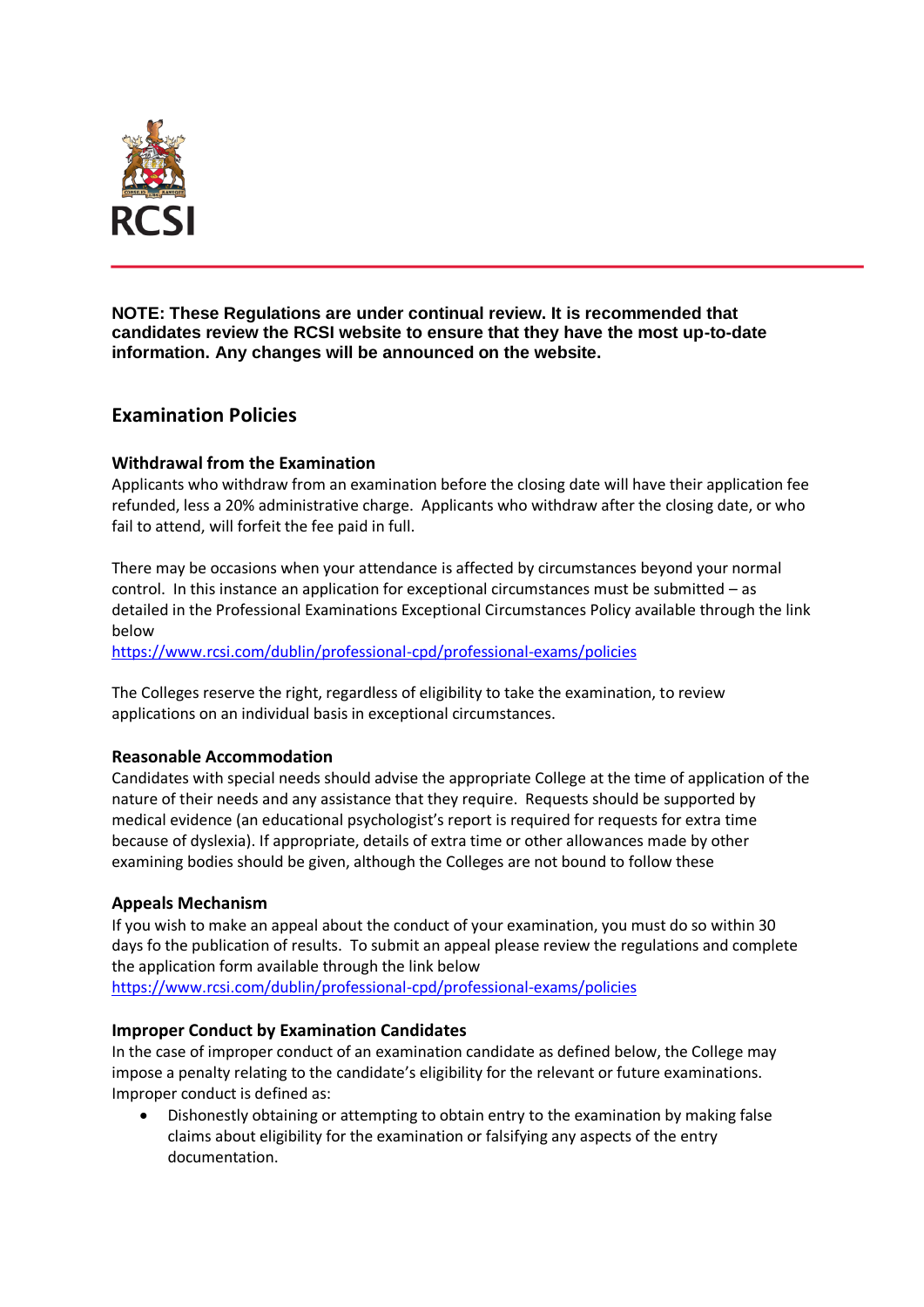

- Obtaining or seeking to obtain unfair advantage during an examination, or inciting other candidates to do the same. Examples of unfair advantage are: having on the person any material that would give advantage in an examination once the examination has commenced (this includes electronic communication devices), communicating or attempting to communicate with another candidate once the examination has commenced, refusing to follow the instructions given by examiners or examinations staff concerning the conduct of and procedure for the examination. This list is not exhaustive.
- Removing or attempting to remove from the examination any confidential material relating to the conduct of the examination.
- Obtaining or attempting to obtain confidential information concerning the examination from an examiner or examination official.
- Passing confidential information on the content of the examination to a third party.

The list given above is not exhaustive.

The College may also on an individual basis decide that a candidate should not be allowed to proceed further with the examination or, having passed the examination, may not be admitted to Fellowship, according to their own statutes and regulations, in cases where serious misconduct not related to the examination is judged to make the person unfit to become a Fellow of the College.

# **Notification of Pregnancy and Deferral**

A deferral may be permitted to candidates supplying an appropriate medical report which satisfies the relevant College indicating that:

- the candidate has any pregnancy related problems or illness; and/or
- the candidate's confinement is due shortly before or around the date of the examination; and/or
- the candidate has sufficient discomfort for her to consider that it will have a detrimental affect on her performance.
- In such circumstances, a deferral will be permitted and no further fee will be required.

Any candidate who does not inform the College of her pregnancy and is consequently unable to sit for that examination will not normally be allowed to defer this examination without submission of another fee.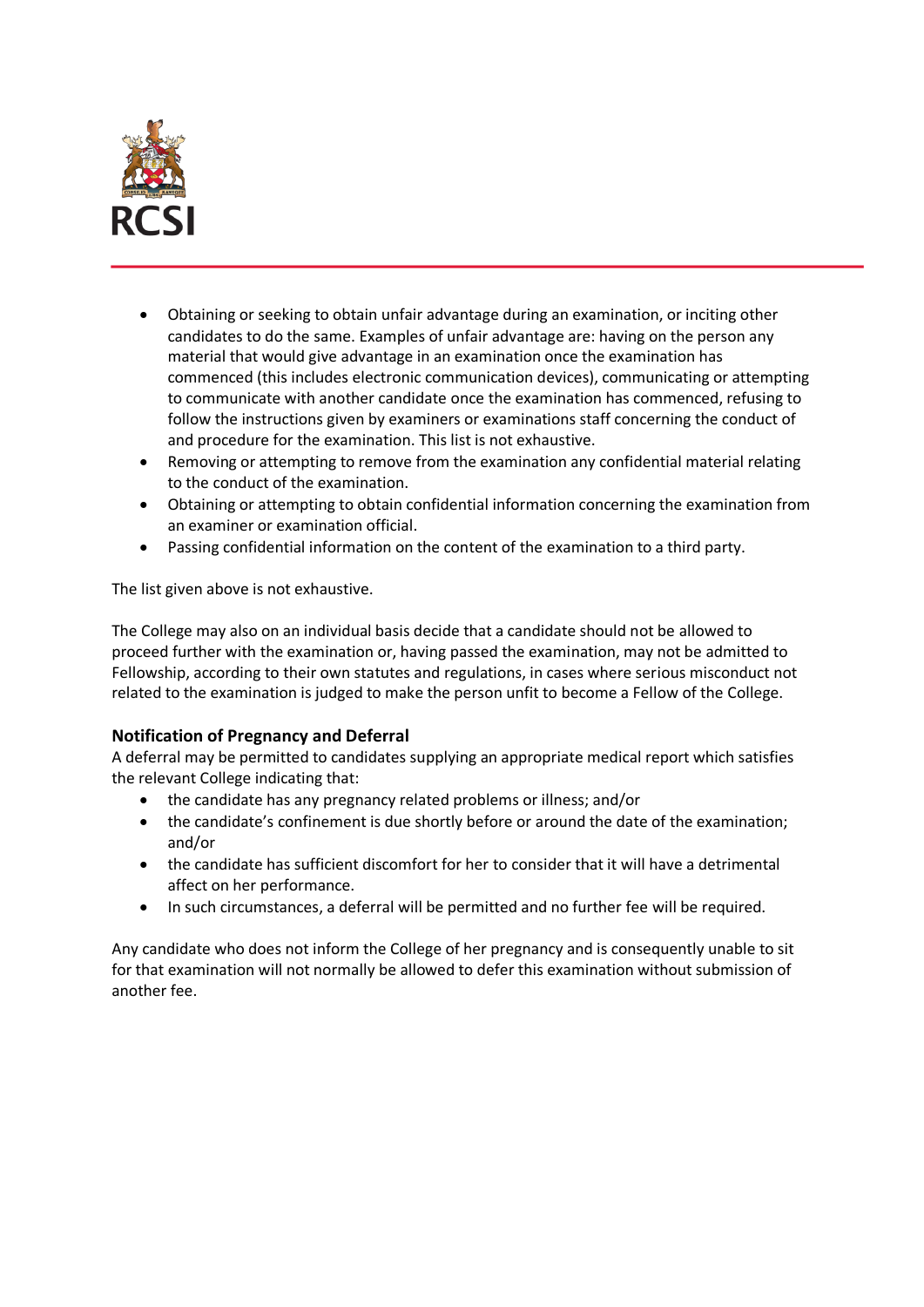

# **Syllabus**

**Main subjects:**

Generic competencies and professionalism Clinical history taking and examination in ophthalmology Investigations in ophthalmology Principles of ophthalmic surgery Clinical optics Clinical ophthalmology Cornea & external diseases Cataract & Refractive surgery Oculoplastics, lacrimal and orbital disease Glaucoma Medical Retinal disease Vitreoretinal surgery Uveitis Ocular oncology Neurophthalmology Paediatric Ophthalmology & Strabismus General medicine relevant to ophthalmology

Ophthalmic pathology

# **Generic competencies and professionalism**

Professional standards, ethics and good medical practice Principles of clinical governance Clinical audit and patient safety Communication skills: Breaking bad news Dealing with distressed patients and/or relatives Dealing with complaints Communicating with colleagues Visual impairment International definitions Psychological and social implications for the patient Available support resources Driving and occupational regulations related to visual impairment in Ireland/ United Kingdom Principles of evidence based medicine Basic epidemiology and clinical research techniques **Clinical history taking and examination in ophthalmology**

Candidates must demonstrate competence in clinical assessment in all areas of ophthalmology and relevant medical specialties.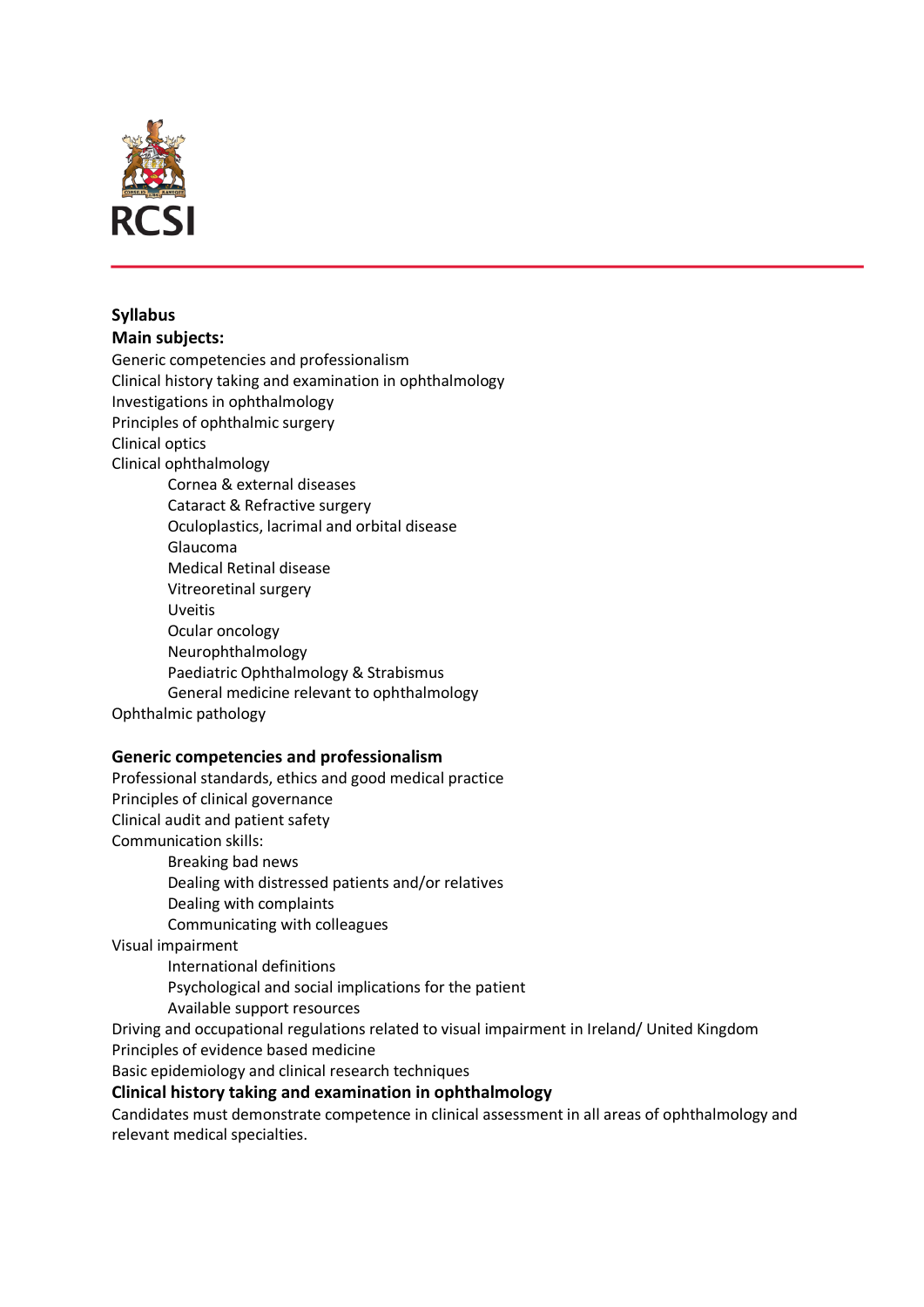

# **Investigations in ophthalmology**

Keratometry Corneal topography Pachymetry Optical coherence tomography of anterior segment Specular microscopy Confocal microscopy Wavefront analysis Microbiological investigations Diagnostic corneal scrape Conjunctival swabs Intra-ocular samples; vitreous biopsy, anterior chamber tap Schirmer's test Retinal photography Optical coherence tomography of posterior segment Fluorescein angiography Indocyanine green angiography Scanning laser ophthalmoscopy Scanning laser polarimetry A and B scans Ultrasound biomicroscopy Doppler ultrasound Dacryocystography Plain skull and chest X ray CT thorax Orbital and neuro-CT scans Orbital and neuro-MRI scans Neuro-angiography Electroretinography Electrooculography Visually evoked potentials Humphrey and other automated perimeters Goldmann perimetry Hess charts DEXA scans Urinalysis Serum biochemistry, haematology, immunology, relevant endocrine blood tests Investigation of patients with suspected TB, syphilis and other relevant infectious diseases

# **Principles of ophthalmic surgery**

Sterilisation Surgical instrumentation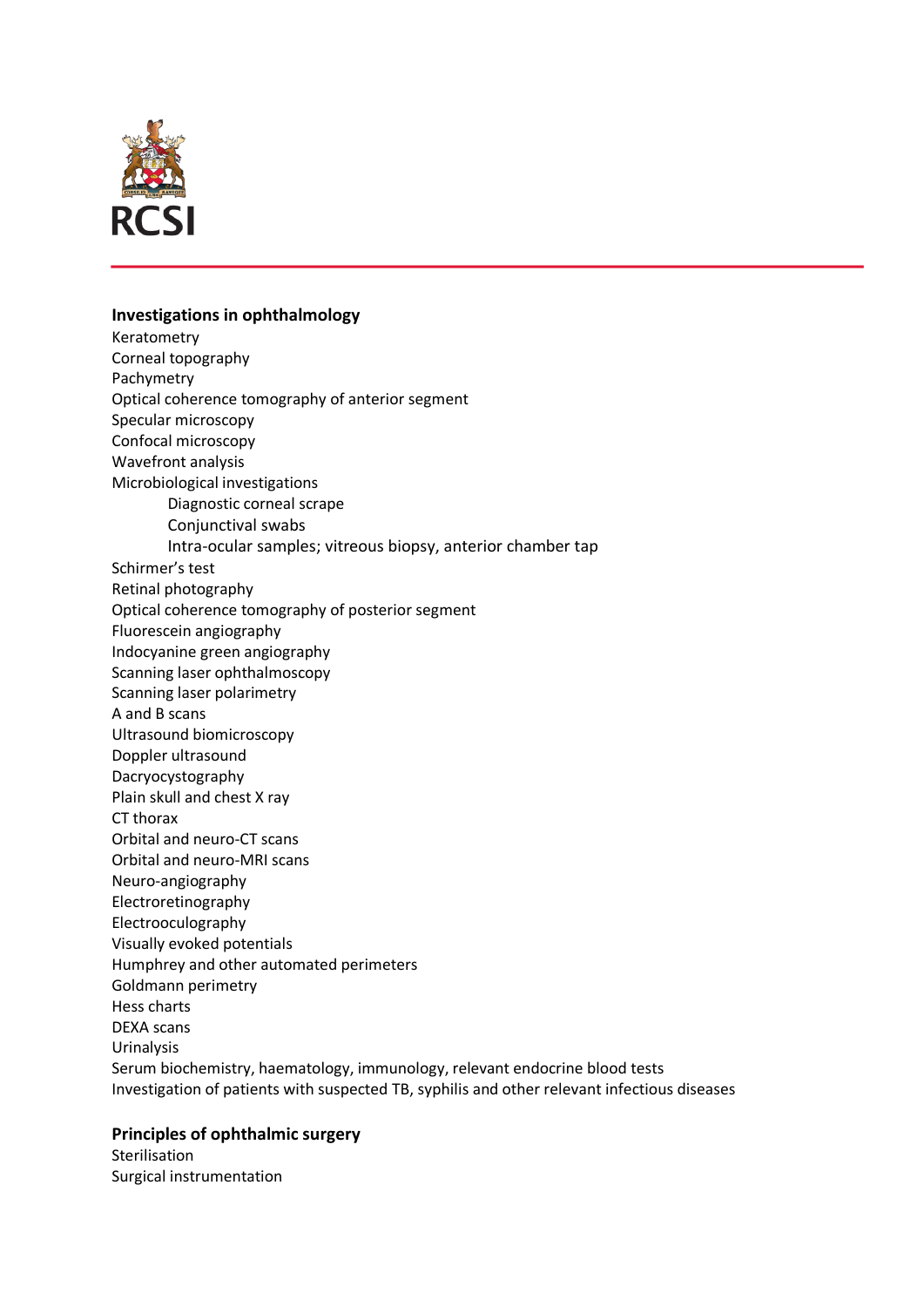

Sutures and their uses Common ophthalmic surgical procedures Management of trauma to the eye and adnexae

# **Clinical optics**

Notation of lenses: spectacle prescribing, simple transposition, toric transposition Identification of unknown lenses: neutralisation, focimeter, Geneva lens measure Aberrations of lenses: correction of aberrations relevant to the eye, Duochrome test Optics of the eye: transmittance of light by the optic media, schematic and reduced eye, Stiles-Crawford effect, visual acuity, contrast sensitivity, catoptric images, emmetropia, accommodation, Purkinje shift, pinhole Ametropia: myopia, hypermetropia, astigmatism, anisometropia, aniseikonia, aphakia Accommodative problems: insufficiency, excess, AC/A ratio Refractive errors: prevalence, inheritance, changes with age, surgically induced Correction of ametropia: spectacle lenses, contact lenses, intraocular lenses, principles of refractive surgery Problems of spectacles in aphakia: effect of spectacles and contact lens correction on accommodation and convergence, effective power of lenses, back vertex distance, spectacle magnification, calculation of intraocular lens power, presbyopia Low visual aids: high reading addition, magnifying lenses, telescopic aids - Galilean telescope Clinical refraction; near and distance vision correction, tests of binocularity Prescribing prisms Direct and indirect ophthalmoscopes Retinoscope Focimeter Simple magnifying glass (Loupe) Lensmeter Automated refractor Slit-lamp microscope Applanation tonometry Keratometer Specular microscope Operating microscope Zoom lens principle Corneal pachymeter Lenses used for slit lamp biomicroscopy (panfunduscope, gonioscope Goldmann lens, 90D lens, etc.) Fundus camera Lasers Retinal and optic nerve imaging devices (OCT, SLO, GDx)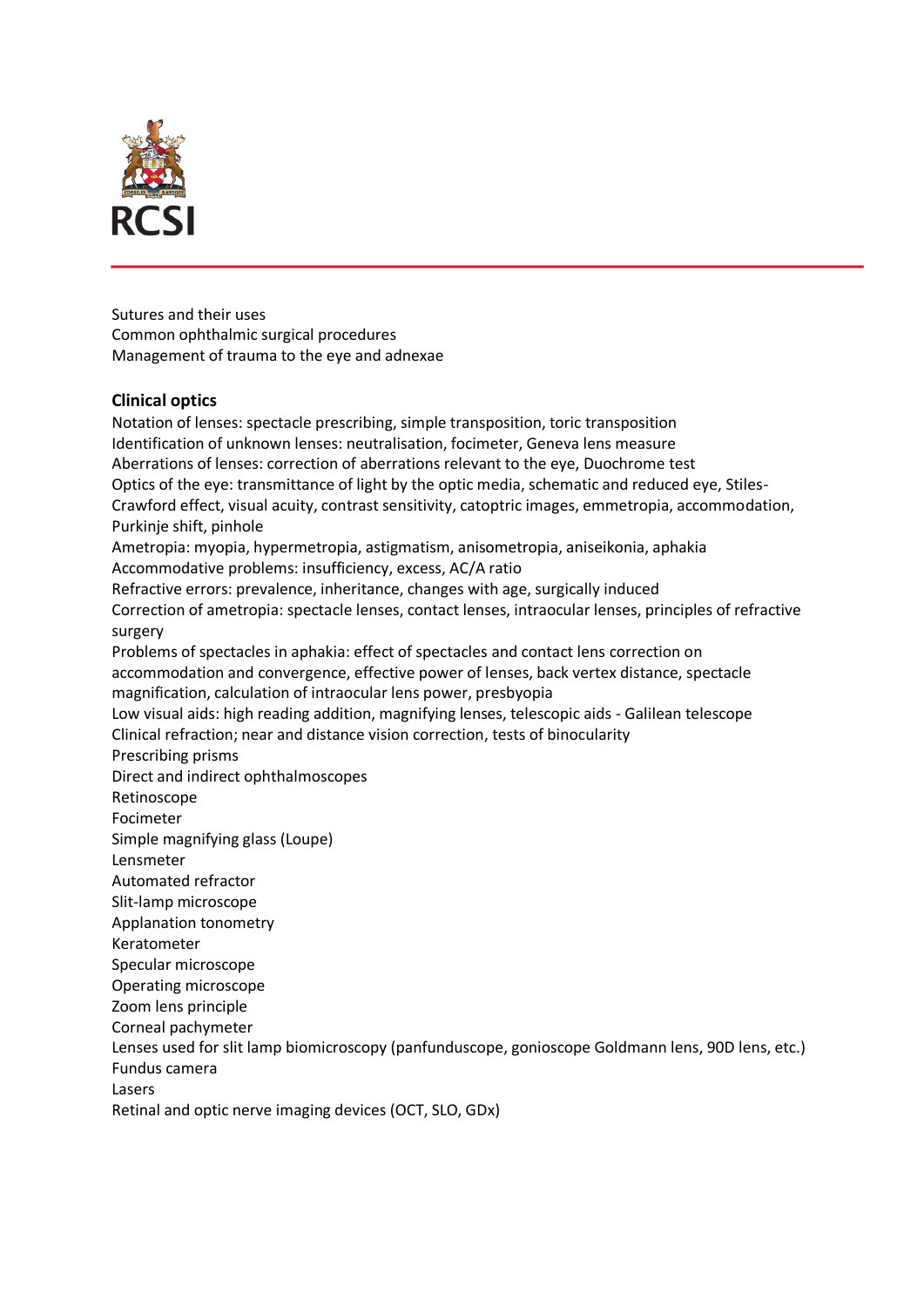

### **Clinical ophthalmology Cornea and external eye disease** Clinical anatomy

Infections of the conjunctiva Cicatricial conjunctival disease: Stevens-Johnson syndrome, mucous membrane pemphigoid; other causes Allergic conjunctival disease; vernal keratoconjunctivitis, atopic keratoconjunctivitis, seasonal allergic conjunctivitis, giant papillary conjunctivitis Conjunctival malignancies: ocular surface squamous neoplasia, melanocytic neoplasms **Ptervgium** Benign lesions of the conjunctiva

Blepharitis and acne rosacea

Scleritis and episcleritis

Corneal infections: bacterial keratitis, herpes simplex keratitis, varicella zoster keratitis, fungal keratitis, acanthamoeba keratitis Recurrent corneal erosion syndrome Dry eye syndrome Autoimmune corneal disease: peripheral ulcerative keratitis and corneal melting disorders, Mooren's ulcer Keratoconus and other ectasias Pseudophakic/aphakic bullous keratopathy; other causes of corneal oedema Corneal dystrophies, degenerations and deposits Neurotrophic keratopathy Trauma: penetrating, chemical injury Congenital corneal abnormalities Contact lenses Corneal Transplantation, limbal stem cell transplanation Eye banking

# **Cataract and refractive surgery**

Clinical anatomy of the lens

Acquired cataract: Aetiology Management Biometry and planning of refractive outcome Intraocular lenses Pre-operative evaluation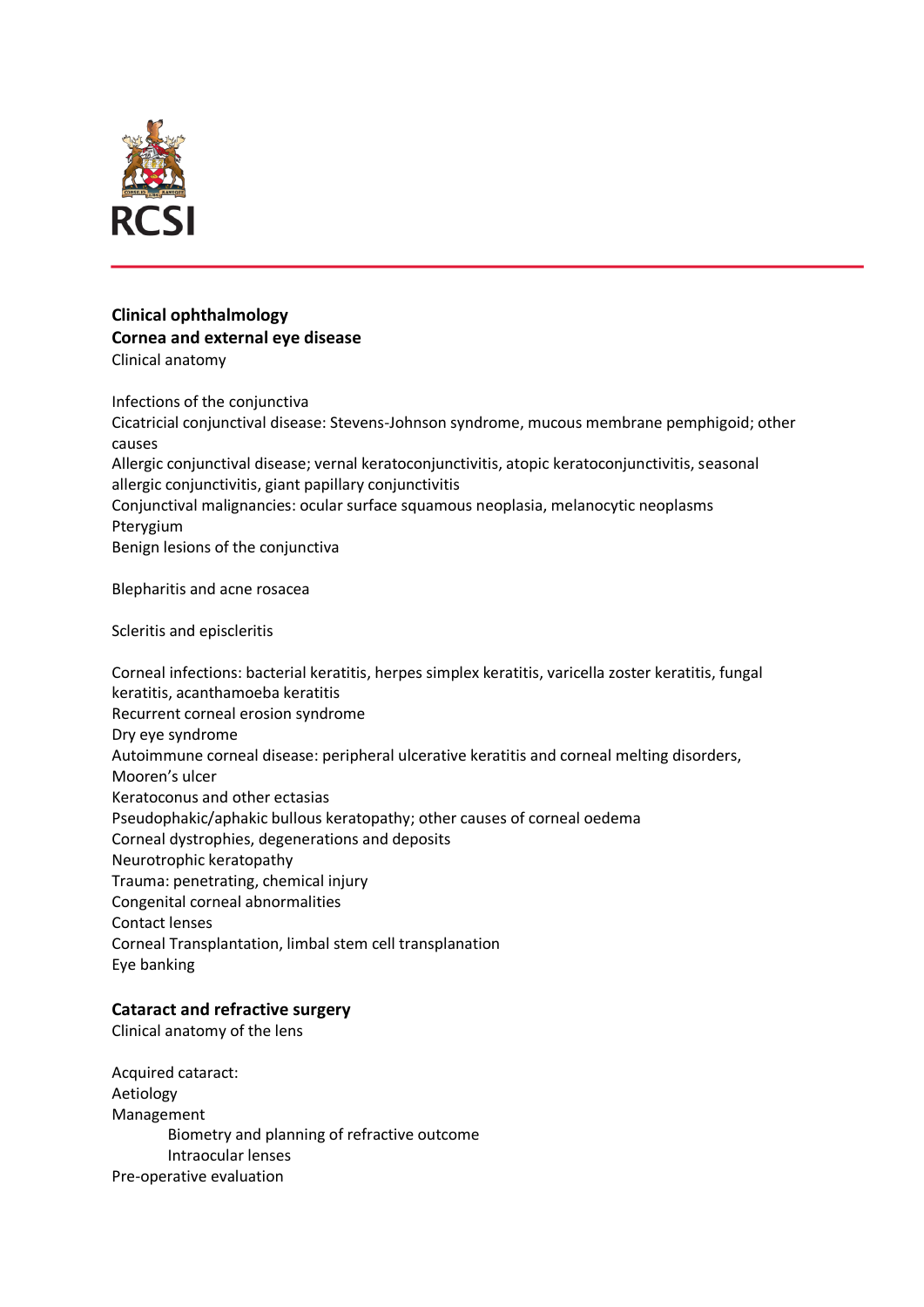

Predicting surgical challenges Surgical methods, equipment and instrument Anaesthetic techniques Complications of cataract surgery and local anaesthesia Managing coexisting cataract and glaucoma Cataract surgery combined with penetrating keratoplasty Lens-induced glaucoma Phacolytic inflammation Viscoelastics Intraocular lenses Cataract surgery post corneal refractive surgery Managing refractive surprise after cataract surgery Ectopia lentis Nd:YAG laser capsulotomy

Congenital cataract including surgical management options Optical treatment and prevention of amblyopia

Corneal refractive surgery: arcuate keratotomy, laser (LASIK, LASEK, PRK) Refractive lens surgery; clear lens extraction, phakic IOLs

# **Oculoplastics, lacrimal and orbital disease**

Clinical anatomy

Eyelid malpositions including ectropion, entropion, ptosis, lagophthalmos, lid retraction Lash abnormalities; trichiasis, distichiasis Congenital abnormities of the lids Abnormal lid swellings and benign and malignant lid lesions Blepharospasm Dermatochalasis Lid trauma Facial nerve palsy Principles of oculoplastic surgical technique

The watering eye Congenital and acquired abnormalities of the lacrimal system Lacrimal surgery

Orbital cellulitis Orbital inflammation including thyroid eye disease Orbital tumours Orbital trauma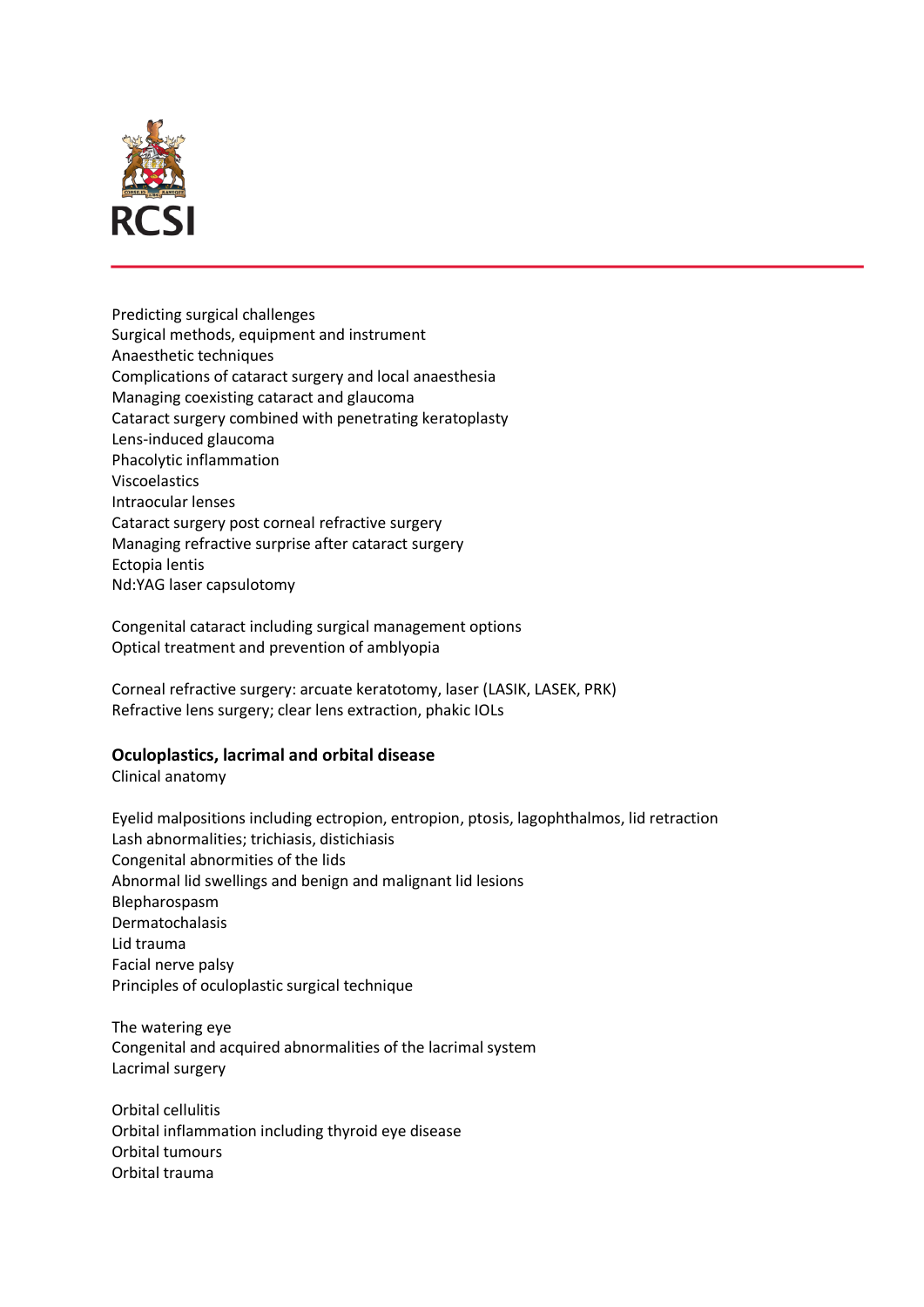

Congenital abnormalities of the orbit Vascular lesions of the orbit Evisceration, enucleation and exenteration

# **Glaucoma**

Relevant clinical anatomy and physiology Epidemiology and screening Mechanisms of glaucoma Optic nerve head assessment Visual field analysis in glaucoma **Tonometry** Gonioscopy Paediatric glaucoma Open angle glaucomas Ocular hypertension Angle closure glaucomas Medical management Laser therapies Surgical management including complications

### **Medical Retinal disease**

Clinical anatomy

Vascular retinal disorders: Diabetic retinopathy Arterial and venous occlusive disease Ocular ischaemic syndrome Hypertensive retinopathy Retinal arterial macroaneurysm Retinal Vasculitis Coat's disease Sickle cell retinopathy Eales' disease Retinal features of blood disorders, e.g. anaemia, leukaemia, and myeloma Retinal vascular anamolies Age-related macular degeneration Epidemiology, risk factors, and pathophysiology Management Retinal dystrophies Retinitis Pigmentosa Flecked retina syndromes Macular dystrophies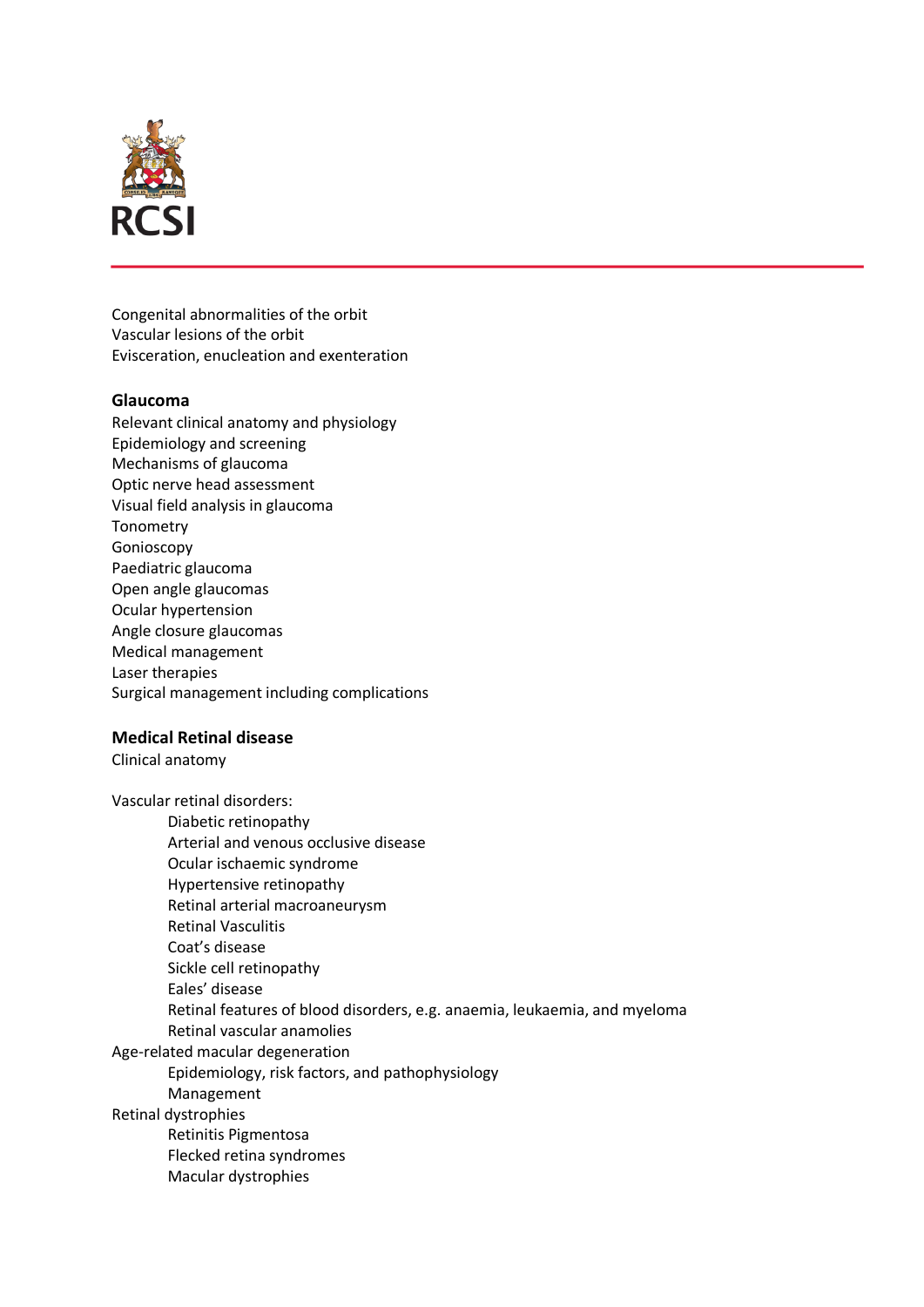

Congenital stationary night blindness Choroidal dystrophies and degenerations Hereditary vitreoretinopathies Angioid streaks Central serous retinopathy Cystoid macular oedema Degenerative myopia Drug-induced retinal disease Phototoxicity Radiation retinopathy

### **Vitreoretinal surgery**

Clinical anatomy

Peripheral retinal lesions Retinal breaks Retinal detachment Rhegmatogenous Serous retinal **Tractional** Proliferative vitreoretinopathy Macular hole Epiretinal membrane Vitreous haemorrhage Endophthalmitis Trauma and IOFB Retinoschisis

### **Uveitis**

Clinical anatomy of the uveal tract

Congenital abnormalities Infectious uveitis Non-infectious immune-mediated uveitis Uveitis masquerade syndromes Systemic disease associated uveitis Investigation of the patient with uveitis Principles of uveitis management Management of cataract and glaucoma in uveitis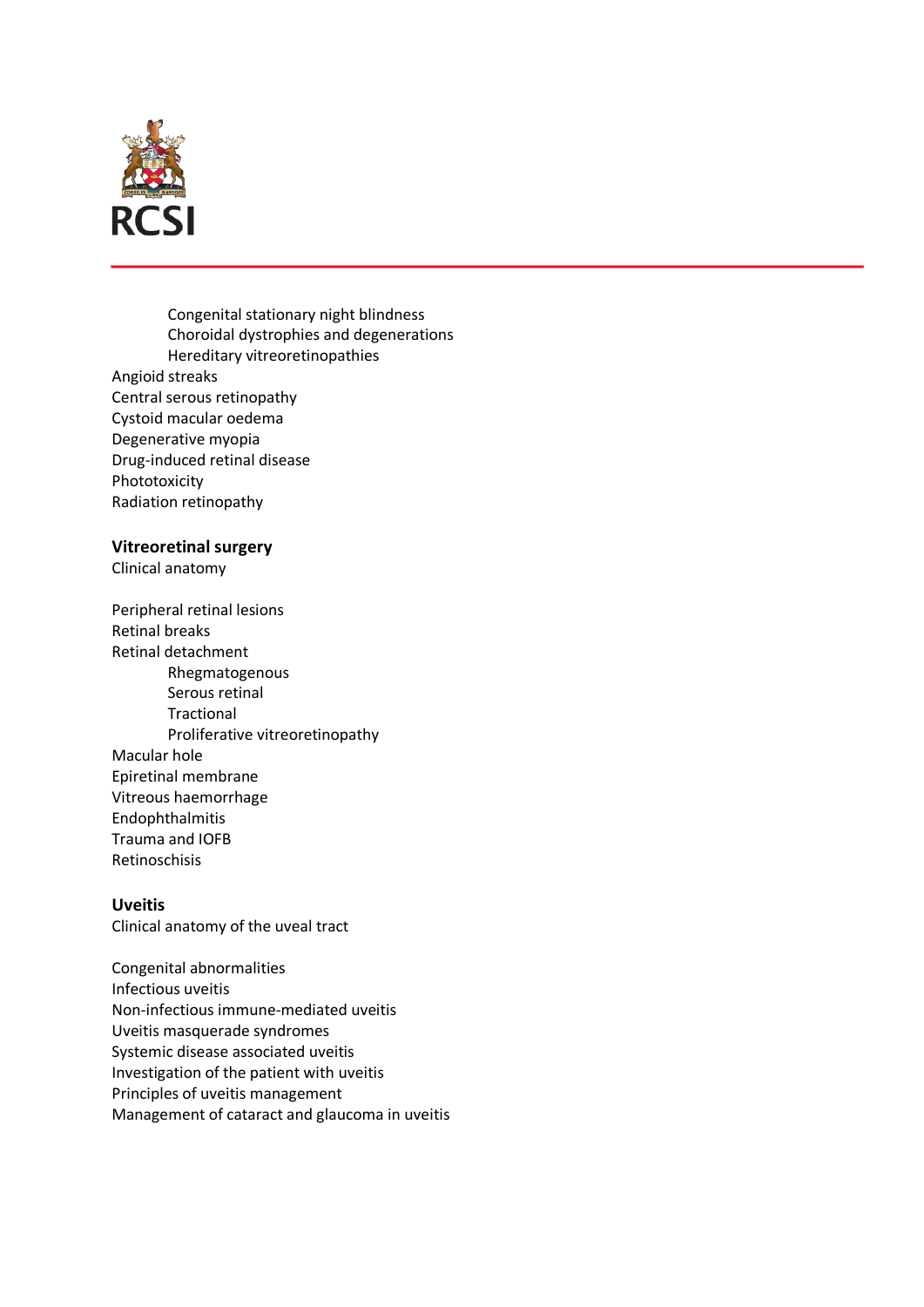

### **Ocular oncology**

Malignant intraocular tumours Retinoblastoma Uveal melanoma Uveal metastases Lymphoma and leukaemia Benign intraocular tumours Choroidal naevus Choroidal haemangioma Choroidal osteoma Retinal hamartomas Retinal vascular tumours Investigation and management of intraocular tumours

### **Neurophthalmology**

Clinical anatomy Clinical assessment of ocular motility, diplopia, nystagmus, abnormal eyelid and facial movements, pupils, ptosis, proptosis, cranial nerve function and visual fields Ocular motility disorders Cranial nerve palsies Visual field abnormalities Pupil abnormalities Nystagmus Optic disc abnormalities Optic neuropathies Visually evoked cortical potentials Pituitary and chiasmal disorders Intracranial tumours Headache and facial pain Migraine Benign intracranial hypertension Cerebrovascular disease Optic neuritis and multiple sclerosis Myasthenia gravis Parkinson's disease Psychosomatic disorders and visual function Blepharospasm and hemifacial spasm Periocular Botulinum toxin injection technique

# **Paediatric Ophthalmology & Strabismus**

Clinical anatomy of the extraocular muscles Physiology of eye movement control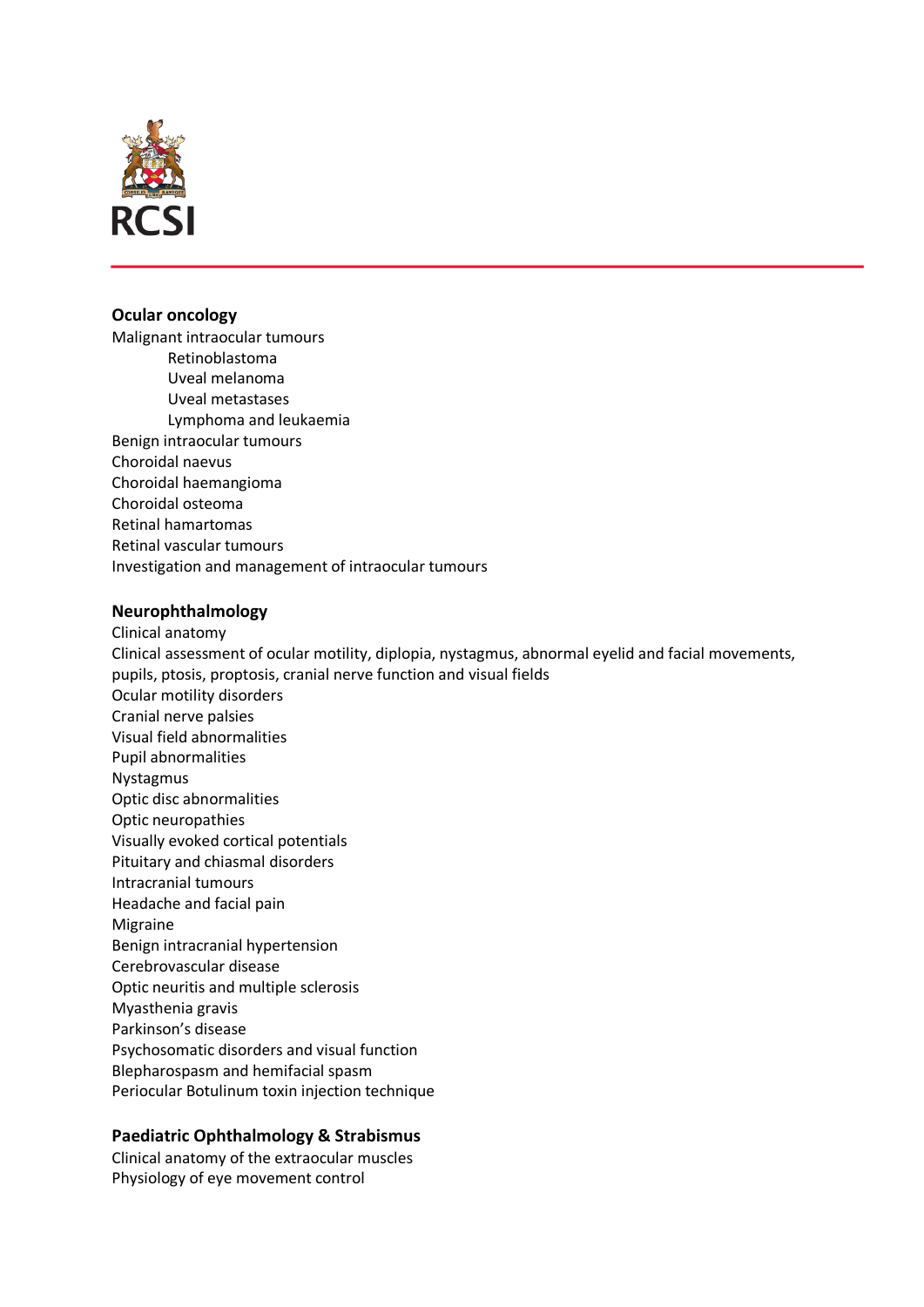

Binocular function Accommodation anomalies Assessment of strabismus Cover, cover-uncover test and alternate cover test Assessment of ocular movements Measurement of deviation Assessment of fusion, suppression and stereo-acuity. Knowledge of Hess Chart/Lees Screen, field of BSV and uniocular fields of fixation Paediatric strabismus Infantile esotropia Acquired esotropia Intermittent exotropia Congenital superior oblique weakness Duane's syndrome Brown's syndrome Adult Forced duction test technique Tests to predict postoperative diplopia Concomitant strabismus in adults Third, fourth and sixth cranial nerve palsy Supranuclear causes of eye movement deficits Strabismus due to Myasthenia, thyroid eye disease and orbital trauma Principles of strabismus surgery Principles of adjustable surgery techniques Botulinum toxin, role in the management of strabismus Paediatric refractive errors Vision testing in children Amblyopia Retinopathy of prematurity Visual loss secondary to neurological disease in infants and children Leukocoria Leber's congenital amaurosis Albinism Phakomatoses Aniridia

# **General medicine relevant to ophthalmology**

Systemic diseases with manifestations relevant to ophthalmology in the following specialities:

Rheumatological disease Dermatology Respiratory medicine Neurology